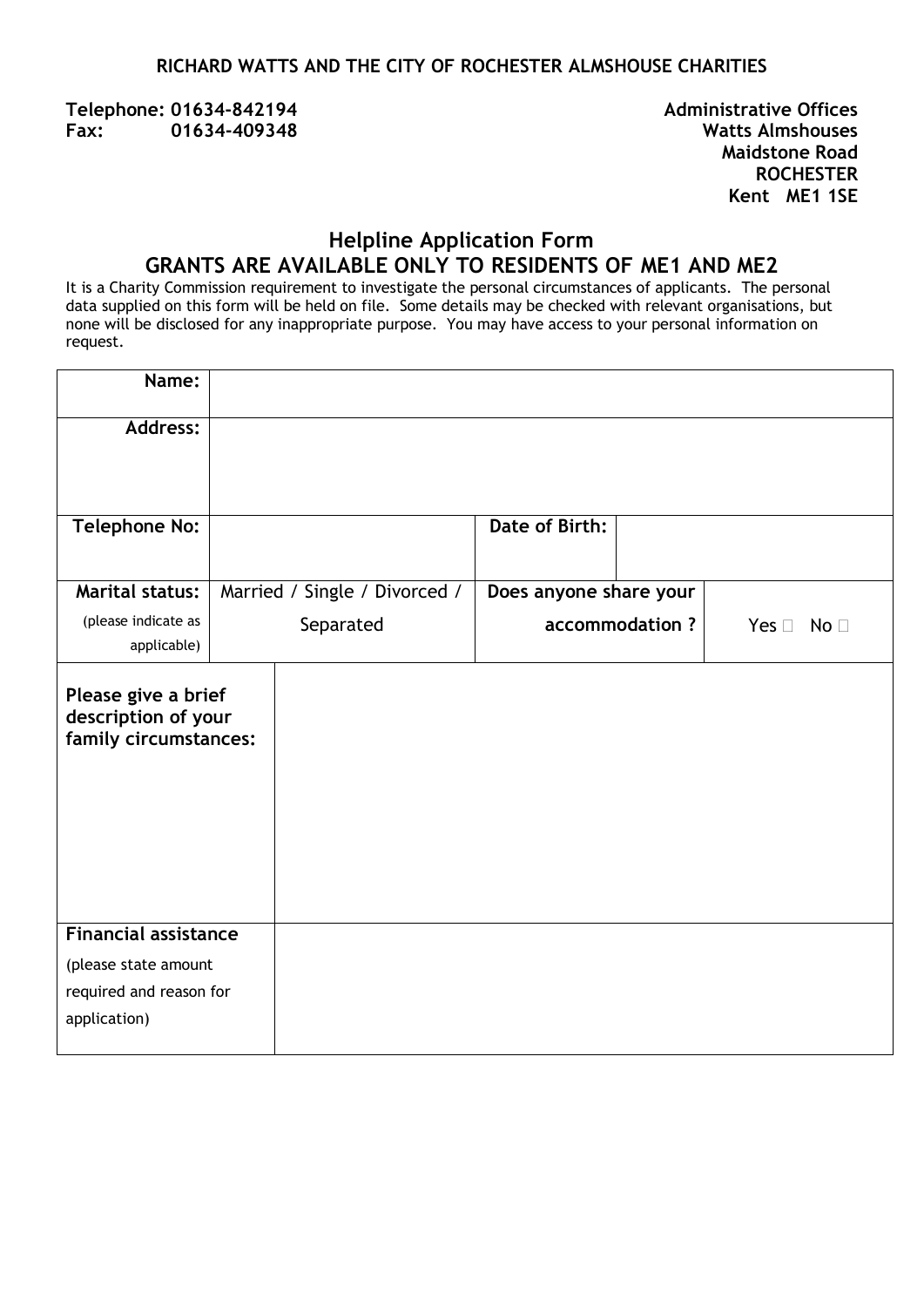### **RICHARD WATTS AND THE CITY OF ROCHESTER ALMSHOUSE CHARITIES FINANCIAL DETAILS**

(If applicant is in full time education, please give family financial details)

| Income Amount per month                                            |              | <b>Expenditure Amount per month</b>                                                                         |              |  |
|--------------------------------------------------------------------|--------------|-------------------------------------------------------------------------------------------------------------|--------------|--|
|                                                                    | £            | £                                                                                                           |              |  |
| <b>State Pension</b>                                               | Per<br>month | Rent                                                                                                        | Per<br>month |  |
| <b>Universal Credit</b>                                            | Per<br>month | Mortgage                                                                                                    | Per<br>month |  |
| Income Support                                                     | Per<br>month | Council tax                                                                                                 | Per<br>month |  |
| <b>Attendance Allowance</b>                                        | Per<br>month | <b>Water Charges</b>                                                                                        | Per<br>month |  |
| <b>PIP/Disability Living</b><br>Allowance                          | Per<br>month | Gas                                                                                                         | Per<br>month |  |
| Housing Benefit                                                    | Per<br>month | Electricity                                                                                                 | Per<br>month |  |
| <b>Council Tax Benefit</b>                                         | Per<br>month | Other Heating                                                                                               | Per<br>month |  |
| <b>Child Benefit</b>                                               | Per<br>month | Telephone                                                                                                   | Per<br>month |  |
| <b>Family Tax Credit</b>                                           | Per<br>month | <b>TV Rental</b>                                                                                            | Per<br>month |  |
| <b>Employment Support</b><br>Allowance                             | Per<br>month | <b>TV Licence</b>                                                                                           | Per<br>month |  |
| <b>Unemployment Benefit</b>                                        |              | Insurances                                                                                                  | Per<br>month |  |
| <b>Job Seekers Allowance</b>                                       | Per<br>month | Vehicle expenses                                                                                            | Per<br>month |  |
| Industrial Injury Benefit                                          | Per<br>month | <b>Cost of Care</b>                                                                                         | Per<br>month |  |
| Interest on savings                                                | Per<br>month | Other expenditure (please<br>give details)                                                                  | Per<br>month |  |
| Self:<br>Earnings:<br>Other(s) living with you                     | Per<br>month |                                                                                                             |              |  |
| <b>Private Pensions</b>                                            | Per<br>month |                                                                                                             |              |  |
| <b>Shared Occupants Contribution</b><br>towards household expenses | Per<br>month |                                                                                                             |              |  |
| Other income                                                       | Per<br>month | Please give itemised<br>details of any current<br>debts (if insufficient space<br>please continue overleaf) |              |  |
| Savings: £                                                         |              |                                                                                                             |              |  |
| <b>Totals:</b>                                                     |              | Total:                                                                                                      |              |  |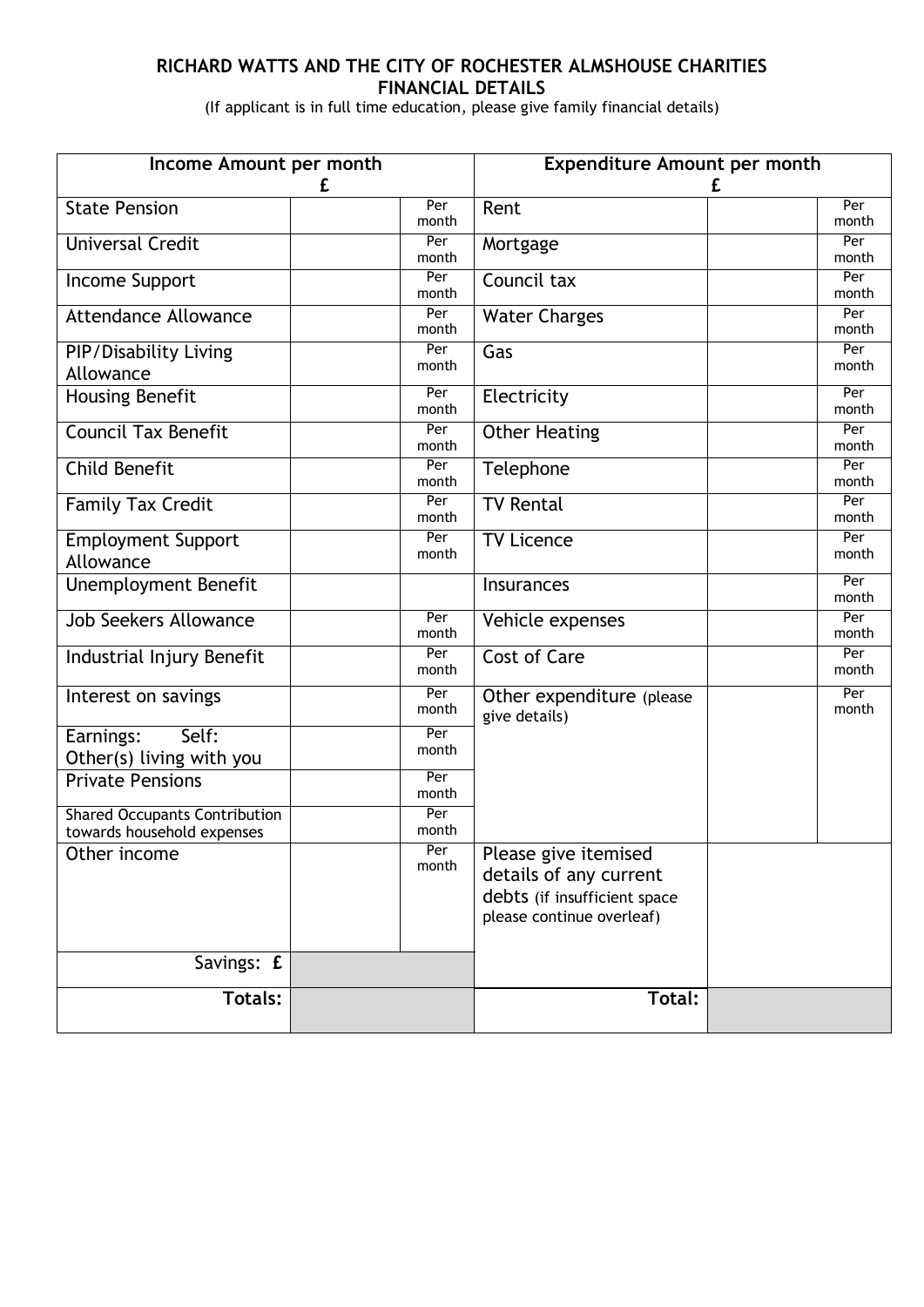#### **RICHARD WATTS AND THE CITY OF ROCHESTER ALMSHOUSE CHARITIES**

### **PLEASE ATTACH COPY OF BENEFIT DETAILS i.e. confirmation letter etc.**

| Please state where else you have applied for assistance and the result of the application:               |       |  |  |  |  |
|----------------------------------------------------------------------------------------------------------|-------|--|--|--|--|
|                                                                                                          |       |  |  |  |  |
|                                                                                                          |       |  |  |  |  |
|                                                                                                          |       |  |  |  |  |
|                                                                                                          |       |  |  |  |  |
|                                                                                                          |       |  |  |  |  |
|                                                                                                          |       |  |  |  |  |
| Additional information in support of application: (if insufficient space, continue on a separate sheet). |       |  |  |  |  |
|                                                                                                          |       |  |  |  |  |
|                                                                                                          |       |  |  |  |  |
|                                                                                                          |       |  |  |  |  |
|                                                                                                          |       |  |  |  |  |
|                                                                                                          |       |  |  |  |  |
|                                                                                                          |       |  |  |  |  |
| I confirm that the information given is correct.                                                         |       |  |  |  |  |
|                                                                                                          |       |  |  |  |  |
| Signature                                                                                                | Date: |  |  |  |  |

## **THIS APPLICATION MAY TAKE AT LEAST TWO MONTHS TO PROCESS**

**Trustees of Richard Watts Charity reserve the right to visit applicants prior to making any grant award.**

**Application for Grant assistance must be supported in writing by an appropriate professional person, i.e.**

**General Grants** = Social Worker, Health Visitor, Doctor, District Nurse **Educational Grants** = Education Welfare Officer, Course Tutor, Teacher, Head Teacher **School Uniform Grants** = Social Worker, Educational Welfare Officer **Medical Grants** = Doctor, District Nurse or other Medical Professional